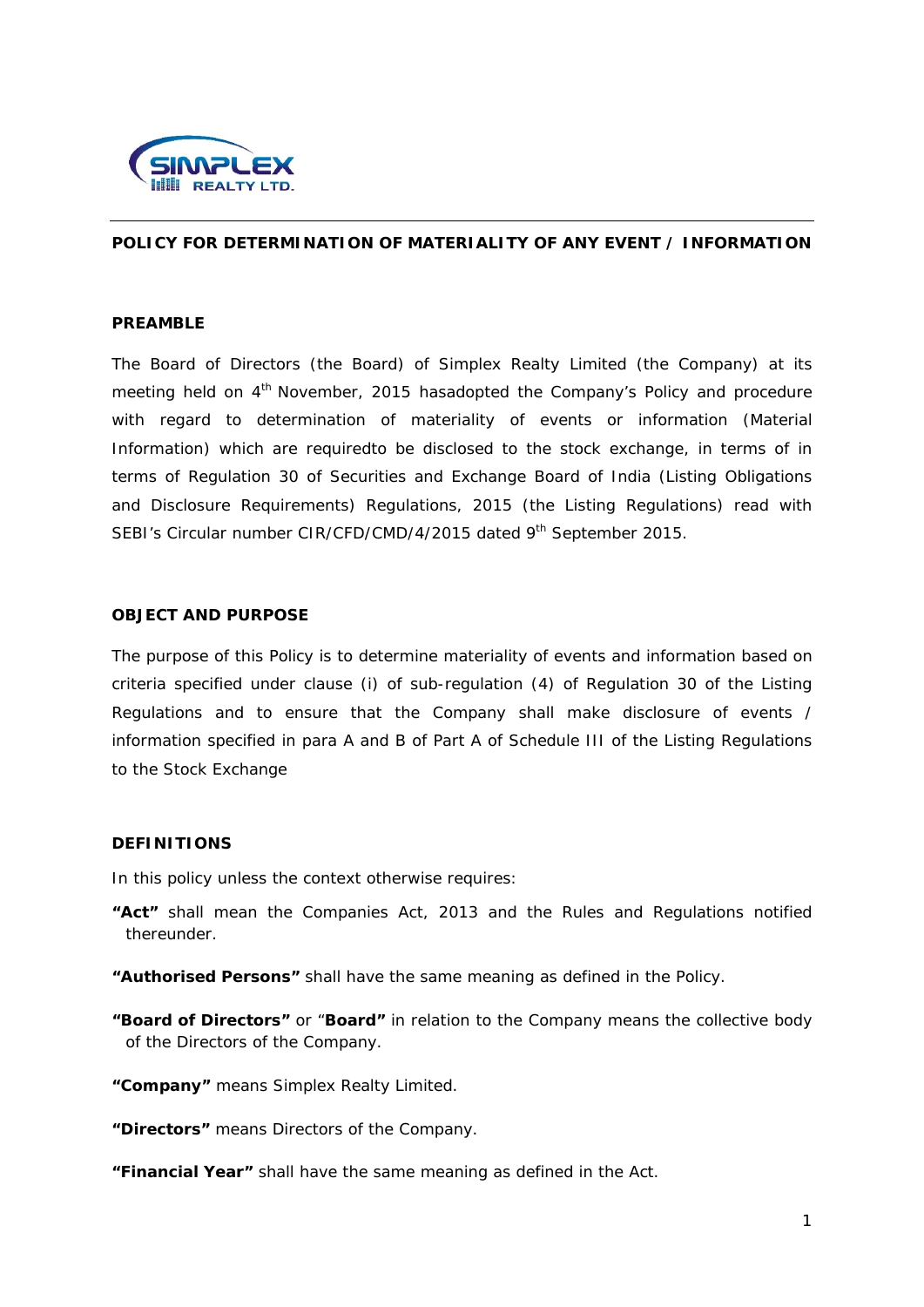- "**Material Information/event**" shall mean information/event as prescribed in thePolicy.
- "**Policy**" means SRL Materiality Policy as amended/modified from time to time.
- **"Senior Management Personnel"** mean employees of the company who are members of its core management team excluding Board of Directors including the functional / vertical heads.
- **"SEBI Regulations"** shall meanthe Securities and Exchange Board of India (Listing Obligations and Disclosure Requirements) Regulations, 2015, as may be amended from time to time.

The words or expressions used but not defined herein, but defined under Companies Act, 2013 or the SEBI Regulations shall have the same meaning assigned therein.

# **CRITERIA FOR DETERMINATION OF MATERIALITY OF EVENTS / INFORMATION**

The Company shall consider the criteria as specified in clause (i) of sub-regulation 4 of Regulation 30 of the Listing Regulations for determination of materiality of events / information.

The materiality or otherwise, of an information or event in terms of the Listing Regulations will be determined jointly by any of the two i.e. the Chairman and Managing Director, Whole-time Directors and Chief Financial Officer and Company Secretary of the Company (Authorized Persons) in consultation with the concerned Department head, or the responsible Senior Management Personnel, as the case may be.

The authorized persons will also decide the appropriate period/stage at which disclosure is to be filed with the stock exchange and details that may be filed.

# **DISCLOSURE OF EVENTS OR INFORMATION**

The Materiality will be determined on a case to case basis depending on specific facts and circumstances relating to the information/event. In order to determine whether a particular event/information is material in nature, 'quantitative' and 'qualitative' factors also as the case may be criteria will be applied.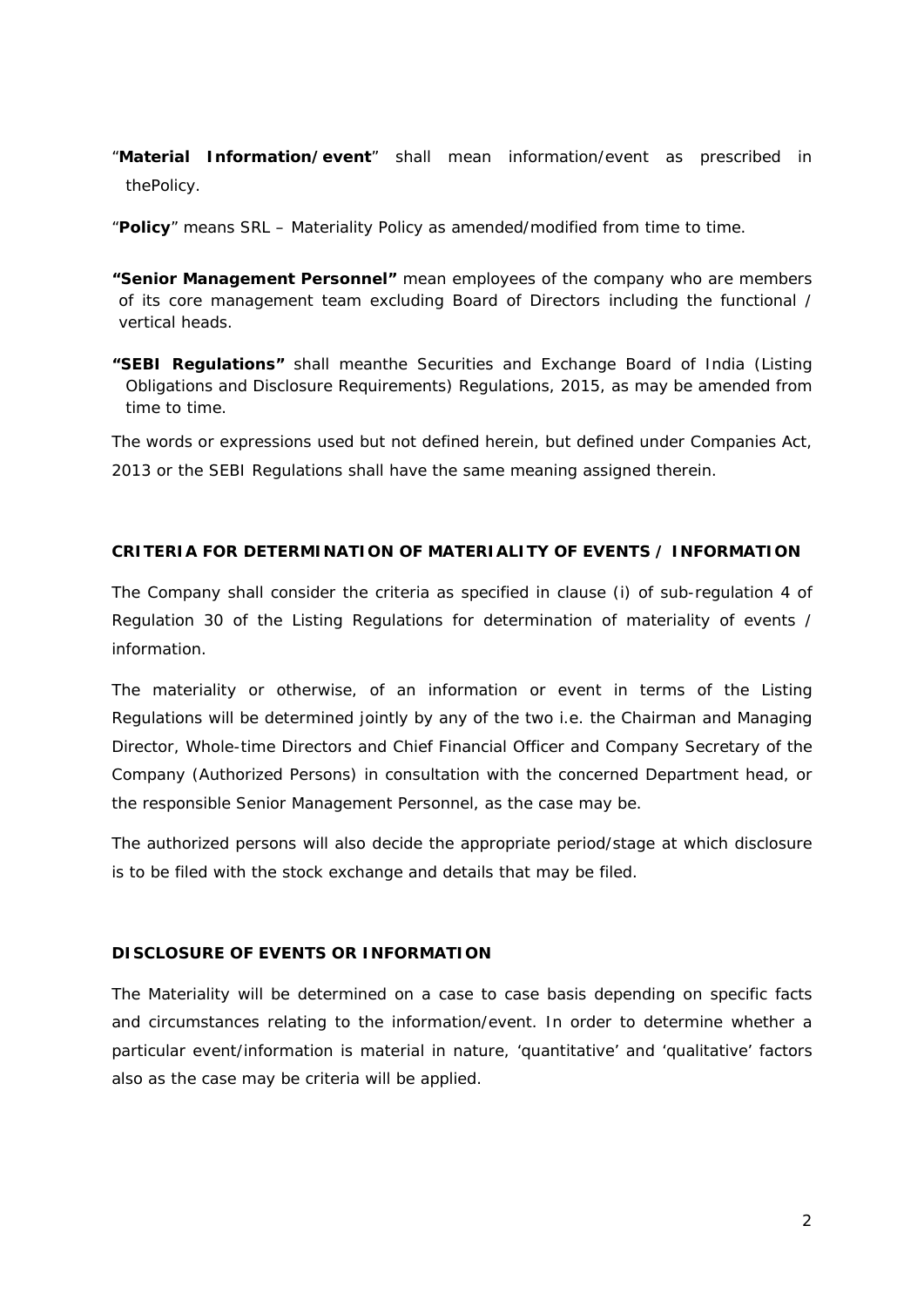The events / information as specified in **Annexure -A**will be deemed to be material events / information which will be disclosed by the Company, irrespective of application of any quantitative or qualitative materiality thresholds.

The events or information which will be disclosed based on application of materiality criteria are given in **Annexure-B**.

In circumstances where 'quantitative' test may not be applicable or cannot be applied, a 'qualitative' or a 'subjective', criteria as under will be applied to determine materiality.

Authorized Personnel are authorized, in their absolute discretion, to revise the quantitative or qualitative materiality threshold specified under Annexure-B.

All material events / information will be disclosed as promptly as practicable as per the provisions of Regulation 30 read with SEBI's Circular number CIR/CFD/CMD/4/2015 dated 9<sup>th</sup> September 2015.

## **GENERAL**

Any change in the Policy shall be approved by the Board of Directors of the Company. The Board of Directors shall have the right to withdraw and / or amend any part of this Policy or the entire Policy,at any time, as it deems fit, or from time to time, and the decision of the Board in this respect shall be final and binding.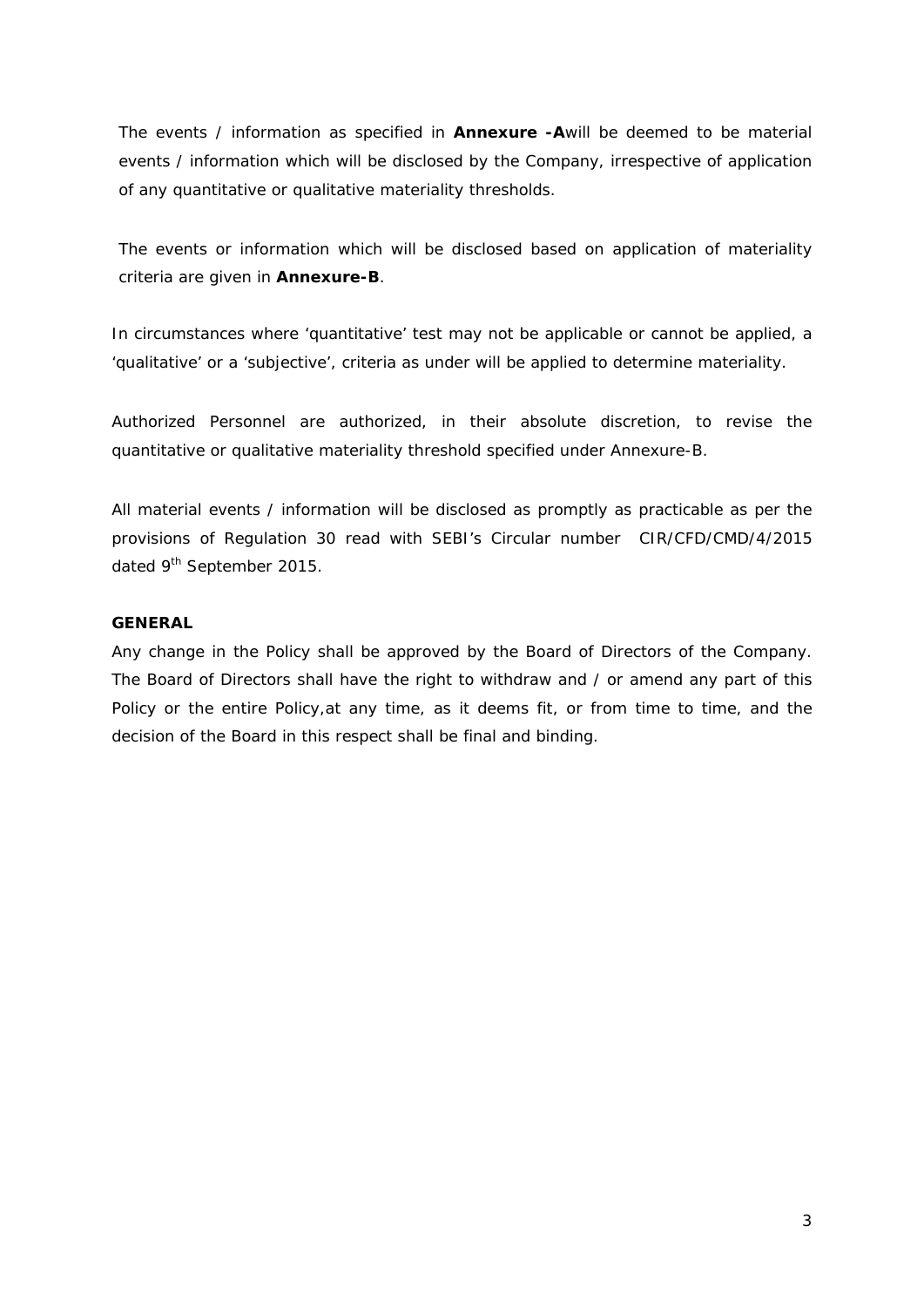#### **THE FOLLOWING EVENTS WHICH SHALL BE DISCLOSED WITHOUT ANY APPLICATION OF THE GUIDELINES FOR MATERIALITY AS SPECIFIED IN SUB-REGULATION (4) OF REGULATION (30) READ WITH IN PARA A OF PART A OF SCHEDULE IIITOTHE LISTING REGULATION**

1. Acquisition(s) (including agreement to acquire), Scheme of Arrangement (amalgamation/ merger/ demerger/restructuring), or sale or disposal of any unit(s), division(s) or subsidiary of the listed entity or any other restructuring.

Explanation.- For the purpose of this sub-para, the word 'acquisition' shall mean,-

- (i) acquiring control, whether directly or indirectly; or,
- (ii) acquiring or agreeing to acquire shares or voting rights in, a company, whether directly or indirectly, such that -
	- (a) the listed entity holds shares or voting rights aggregating to five per cent or more of the shares or voting rights in the said company, or;
	- (b) there has been a change in holding from the last disclosure made under sub-clause (a) of clause (ii) of the Explanation to this sub-para and such change exceeds two per cent of the total shareholding or voting rights in the said company.
- 2. Issuance or forfeiture of securities, split or consolidation of shares, buyback of securities, any restriction on transferability of securities or alteration in terms or structure of existing securities including forfeiture, reissue of forfeited securities, alteration of calls, redemption of securities etc.
- 3. Revision in Rating(s).
- 4. Outcome of Meetings of the board of directors: The listed entity shall disclose to the Exchange(s), within 30 minutes of the closure of the meeting, held to consider the following:
	- a) dividends and/or cash bonuses recommended or declared or the decision to pass any dividend and the date on which dividend shall be paid/dispatched;
	- b) any cancellation of dividend with reasons thereof;
	- c) the decision on buyback of securities;
	- d) the decision with respect to fund raising proposed to be undertaken
	- e) increase in capital by issue of bonus shares through capitalization including the date on which such bonus shares shall be credited/dispatched;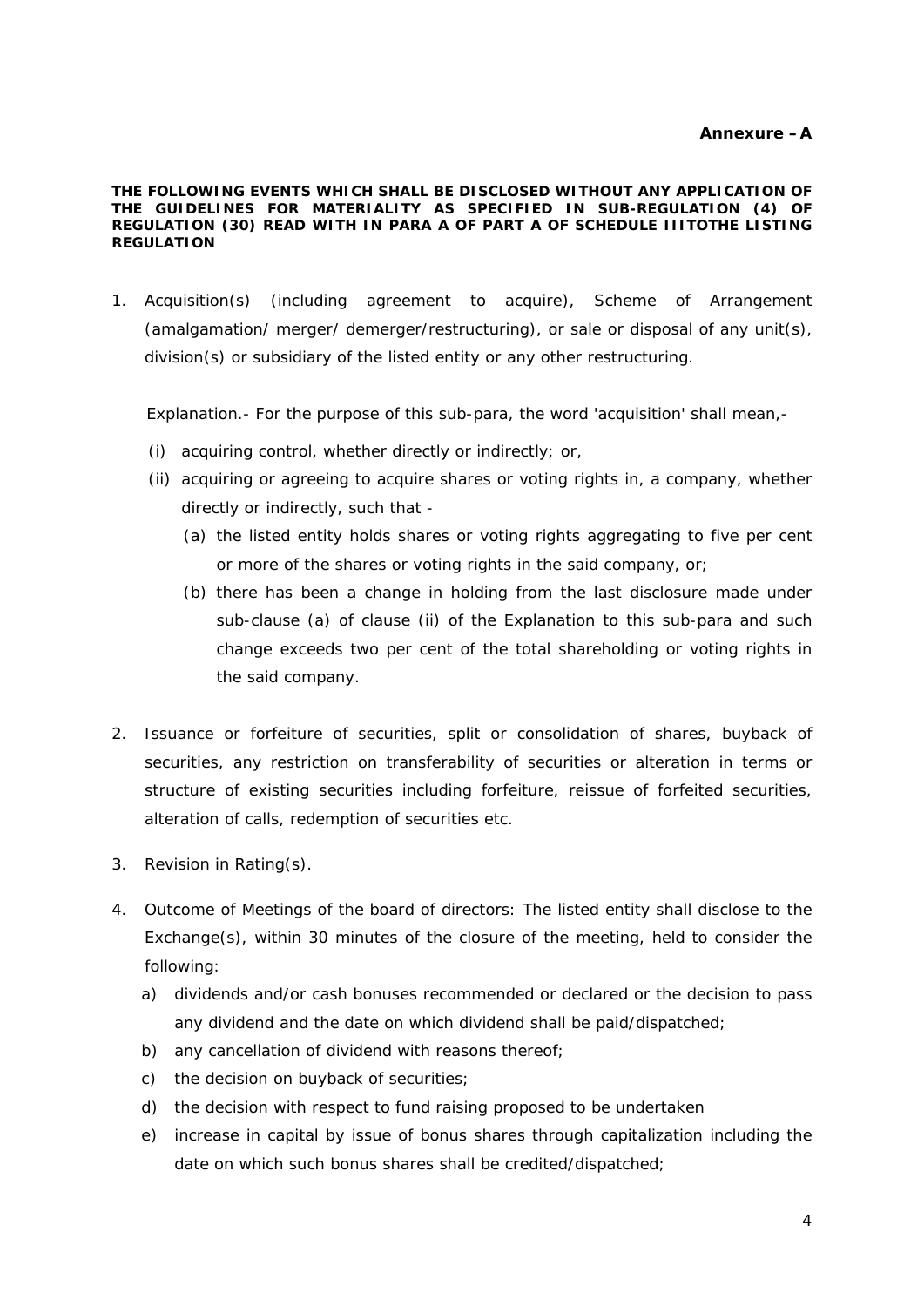- f) reissue of forfeited shares or securities, or the issue of shares or securities held in reserve for future issue or the creation in any form or manner of new shares or securities or any other rights, privileges or benefits to subscribe to;
- g) short particulars of any other alterations of capital, including calls;
- h) financial results;
- i) decision on voluntary delisting by the listed entity from stock exchange(s).
- 5. Agreements (viz. shareholder agreement(s), joint venture agreement(s), family settlement agreement(s) (to the extent that it impacts management and control of the listed entity), agreement(s)/treaty(ies)/contract(s) with media companies) which are binding and not in normal course of business, revision(s) or amendment(s) and termination(s) thereof.
- 6. Fraud/defaults by promoter or key managerial personnel or by listed entity or arrest of key managerial personnel or promoter.
- 7. Change in directors, key managerial personnel (Managing Director, Chief Executive Officer, Chief Financial Officer , Company Secretary etc.), Auditor and Compliance Officer.
- 8. Appointment or discontinuation of share transfer agent.
- 9. Corporate debt restructuring.
- 10. One time settlement with a bank.
- 11. Reference to BIFR and winding-up petition filed by any party / creditors.
- 12. Issuance of Notices, call letters, resolutions and circulars sent to shareholders, debenture holders or creditors or any class of them or advertised in the media by the listed entity.
- 13. Proceedings of Annual and extraordinary general meetings of the listed entity.
- 14. Amendments to memorandum and articles of association of listed entity, in brief.
- 15. Schedule of Analyst or institutional investor meet and presentations on financial results made by the listed entity to analysts or institutional investors.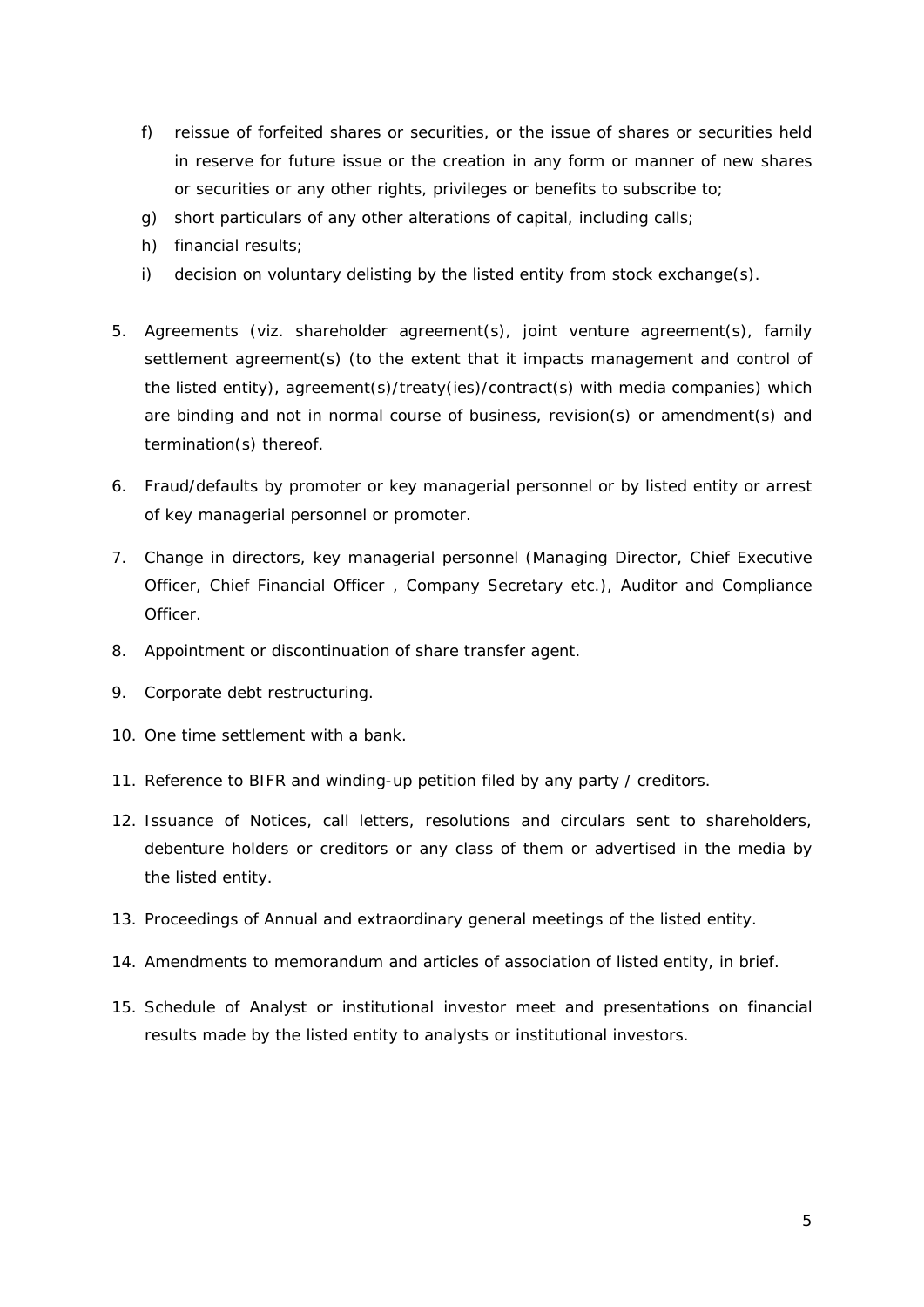# **Annexure –B**

**THE FOLLOWING EVENTS WHICH SHALL BE DISCLOSED WITHOUT ANY APPLICATION OF THE GUIDELINES FOR MATERIALITY AS SPECIFIED IN SUB-REGULATION (4) OF REGULATION (30) READ WITH IN PARA B OF PART A OF SCHEDULE IIITOTHE LISTING REGULATION**

| SR.            | <b>EVENT/INFORMATION</b>                                                         | <b>THRESHOLD</b>           |
|----------------|----------------------------------------------------------------------------------|----------------------------|
| No.            |                                                                                  |                            |
| 1              | Commencement or any postponement in the date of Not Applicable                   |                            |
|                | of commercial<br>production<br>commencement<br><b>or</b>                         |                            |
|                | commercial operations of any unit/division.                                      |                            |
| $\overline{2}$ | Change in the general character or nature of                                     | Impact exceeding 10% of    |
|                | business brought about by arrangements for                                       | Turnover of the Company    |
|                | strategic, technical, manufacturing, or marketing                                | as per the last audited    |
|                | tie-up, adoption of new lines of business or closure                             | balance sheet or INR 5000  |
|                | of operations of any unit/division (entirety or                                  | million;                   |
|                | piecemeal).                                                                      | whichever is less          |
|                |                                                                                  |                            |
| 3              | Capacity addition                                                                | Not Applicable             |
|                |                                                                                  |                            |
| 4.             | Product launch                                                                   | Not Applicable             |
| 5              | Awarding, bagging/ receiving, amendment<br>or                                    | Not Applicable             |
|                | termination of awarded/bagged orders/contracts                                   |                            |
|                | not in the normal course of business.                                            |                            |
| 6              | Agreements (viz. loan agreement(s) (as<br>a                                      | Not Applicable             |
|                | borrower) or any other agreement(s) which are                                    |                            |
|                | binding and not in normal course of business) and                                |                            |
|                | revision(s) or amendment(s) or termination(s)                                    |                            |
|                | thereof.                                                                         |                            |
| $\overline{7}$ | Disruption of operations of any one or more units or Estimated impact of 10%     |                            |
|                | division of the listed entity due to natural calamity or more of the turnover of |                            |
|                | (earthquake, flood, fire etc.), force majeure or                                 | the Company as per the     |
|                | events such as strikes, lockouts etc.                                            | last audited balance sheet |
|                |                                                                                  | in case of disruption of   |
|                |                                                                                  | operations due to natural  |
|                |                                                                                  | calamity.                  |
|                |                                                                                  |                            |
| 8              | Effect(s) arising out of change in the regulatory                                | Impact of 10% or more to   |